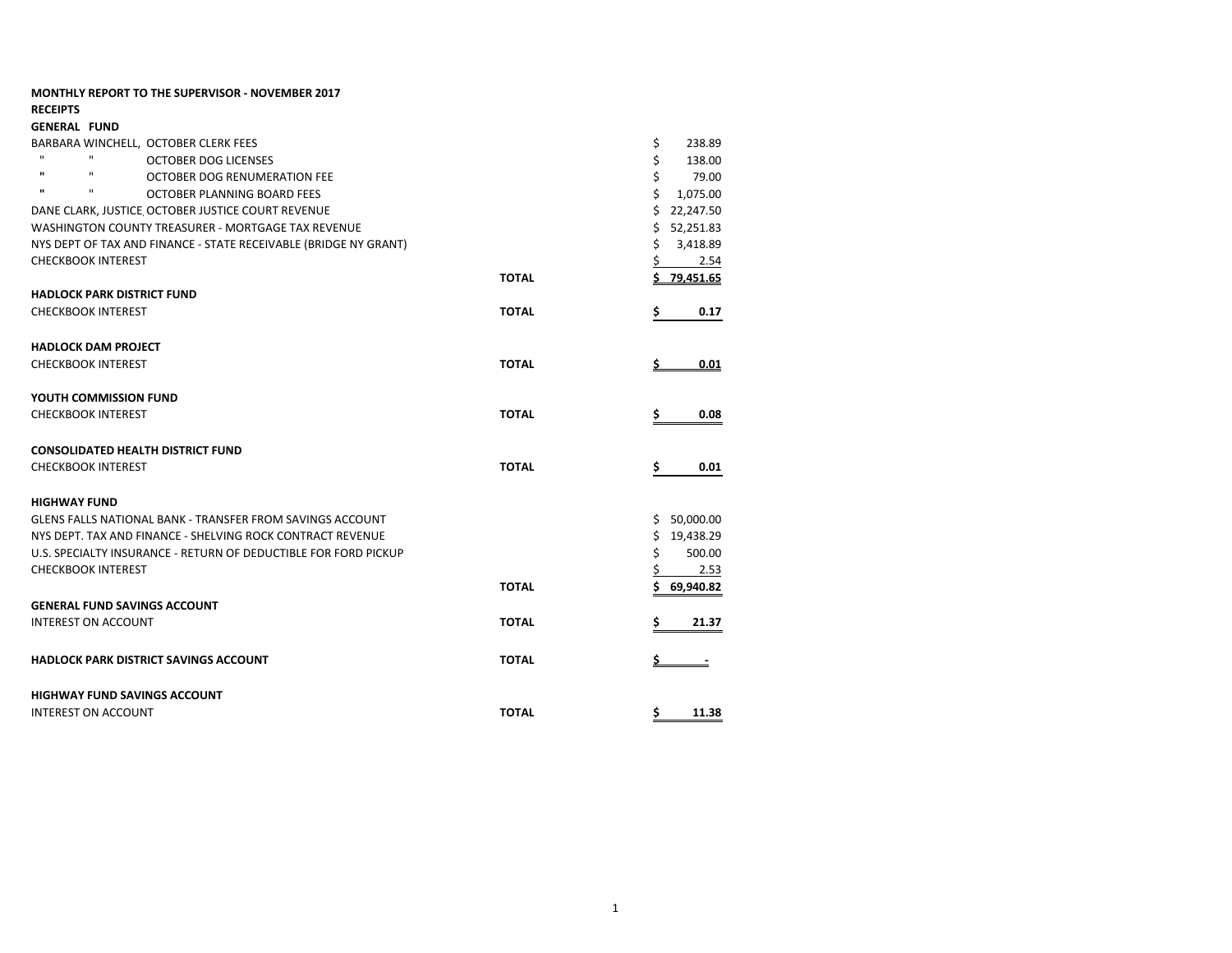| <b>LOSAP SAVINGS ACCOUNT</b>         |                |                 |              |                |    |                              |                  |
|--------------------------------------|----------------|-----------------|--------------|----------------|----|------------------------------|------------------|
| <b>INTEREST ON ACCOUNT</b>           |                |                 | <b>TOTAL</b> |                |    | 0.59                         |                  |
| <b>MEDICAL REIMBURSEMENT ACCOUNT</b> |                |                 |              |                |    |                              |                  |
| TOWN OF FORT ANN GENERAL FUND - H.I. |                |                 |              |                | \$ | 56.88                        |                  |
| TOWN OF FORT ANN HIGHWAY FUND - H.I. |                |                 |              |                | \$ | 223.45                       |                  |
| <b>INTEREST ON ACCOUNT</b>           |                |                 |              |                |    | $\overline{\phantom{a}}$     |                  |
|                                      |                |                 | <b>TOTAL</b> |                |    | 280.33                       |                  |
| <b>TRUST &amp; AGENCY FUND</b>       | <b>HIGHWAY</b> |                 |              | <b>GENERAL</b> |    | <b>HADLOCK PARK DISTRICT</b> |                  |
| <b>NYS RETIREMENT</b>                | Ŝ<br>764.00    |                 | \$           | 431.92         | \$ |                              |                  |
| <b>HEALTH &amp; DENTAL INSURANCE</b> | 1,014.51<br>Ś. |                 | Ś            | 156.76         | \$ |                              |                  |
| <b>STATE TAX</b>                     | Ś.<br>1,411.61 |                 | Ś.           | 525.74         | \$ | 42.08                        |                  |
| <b>FEDERAL TAX</b>                   | Ś.<br>3,359.00 |                 | \$           | 1,300.00       | \$ | 132.00                       |                  |
| <b>FICA</b>                          | 4,845.88<br>\$ |                 | \$           | 1,933.52       |    | 245.40                       |                  |
| DEFFERED COMPENSATION                | Ś<br>182.06    |                 |              |                |    |                              |                  |
| <b>CHILD SUPPORT</b>                 | 2,235.00<br>Ś. |                 | \$           |                |    |                              |                  |
| <b>CREDIT UNION</b>                  | Ś.<br>1,061.00 |                 |              | 692.00         |    |                              |                  |
| AFLAC                                | 313.25         |                 |              | 64.80          |    |                              |                  |
| <b>TOTALS</b>                        | \$15,186.31    |                 |              | 5,104.74       | Ś  | 419.48                       |                  |
|                                      |                | <b>INTEREST</b> | \$           | 0.15           |    | <b>TOTAL</b>                 | 20,710.68<br>S.  |
| <b>DISBURSEMENTS</b>                 |                |                 |              |                |    |                              |                  |
| <b>GENERAL FUND</b>                  |                |                 |              |                |    | <b>HIGHWAY FUND-T/W</b>      |                  |
| STATE COMPTROLLER - JUSTICE COURT    |                |                 | Ś.           | 12,428.50      |    | <b>ABSTRACT</b>              | 13,428.73<br>S   |
| <b>PAYROLL</b>                       |                |                 | Ś.           | 12,696.30      |    | <b>HEALTH INSURANCE</b>      | Ś<br>652.36      |
| <b>TOWN SHARE FICA</b>               |                |                 | \$           | 966.76         |    | <b>PAYROLL</b>               | Ś<br>32,571.12   |
| <b>TOWN BOARD EXPENSE</b>            |                |                 | \$           | 708.18         |    | <b>TOWN SHARE FICA</b>       | 2,422.94         |
| <b>JUSTICE COURT EXPENSE</b>         |                |                 | \$           | 210.69         |    |                              | 49,075.15        |
| <b>SUPERVISORS EXPENSE</b>           |                |                 | \$           | 317.92         |    | <b>HIGHWAY FUND-O/V</b>      |                  |
| <b>TAX COLLECTOR EXPENSE</b>         |                |                 | Ś            | 29.99          |    | <b>ABSTRACT</b>              | \$.<br>37,415.95 |
| <b>ASSESSORS EXPENSE</b>             |                |                 | \$           | 2,397.74       |    |                              |                  |
| <b>TOWN CLERKS EXPENSE</b>           |                |                 | \$           | 869.58         |    | <b>TOTAL HIGHWAY</b>         | 86,491.10<br>S.  |
| DOG CONTROL EXPENSE                  |                |                 | \$           | $\sim$         |    |                              |                  |
| <b>ATTORNEY EXPENSE</b>              |                |                 | \$           | 2,325.00       |    |                              |                  |
| <b>ELECTIONS EXPENSE</b>             |                |                 | Ś            | 40.00          |    |                              |                  |
| <b>BUILDINGS EXPENSE</b>             |                |                 | Ś            | 2,587.68       |    |                              |                  |
| <b>CENTRAL COMMUNICATIONS</b>        |                |                 | Ś            | 91.12          |    |                              |                  |

| \$        |                         |              |     |         |
|-----------|-------------------------|--------------|-----|---------|
| \$        |                         |              |     |         |
| <u>\$</u> |                         |              |     |         |
| \$        | 419.48                  |              |     |         |
|           |                         | <b>TOTAL</b> | \$. | 20,710. |
|           | <b>HIGHWAY FUND-T/W</b> |              |     |         |
|           | <b>ABSTRACT</b>         |              | Ś   | 13,428. |
|           | <b>HEALTH INSURANCE</b> |              | \$  | 652.    |
|           | PAYROLL                 |              | Ś   | 32,571. |
|           | <b>TOWN SHARE FICA</b>  |              | \$  | 2,422.  |
|           |                         |              | \$  | 49,075. |
|           | <b>HIGHWAY FUND-O/V</b> |              |     |         |
|           | <b>ABSTRACT</b>         |              | \$  | 37,415. |
|           |                         |              |     |         |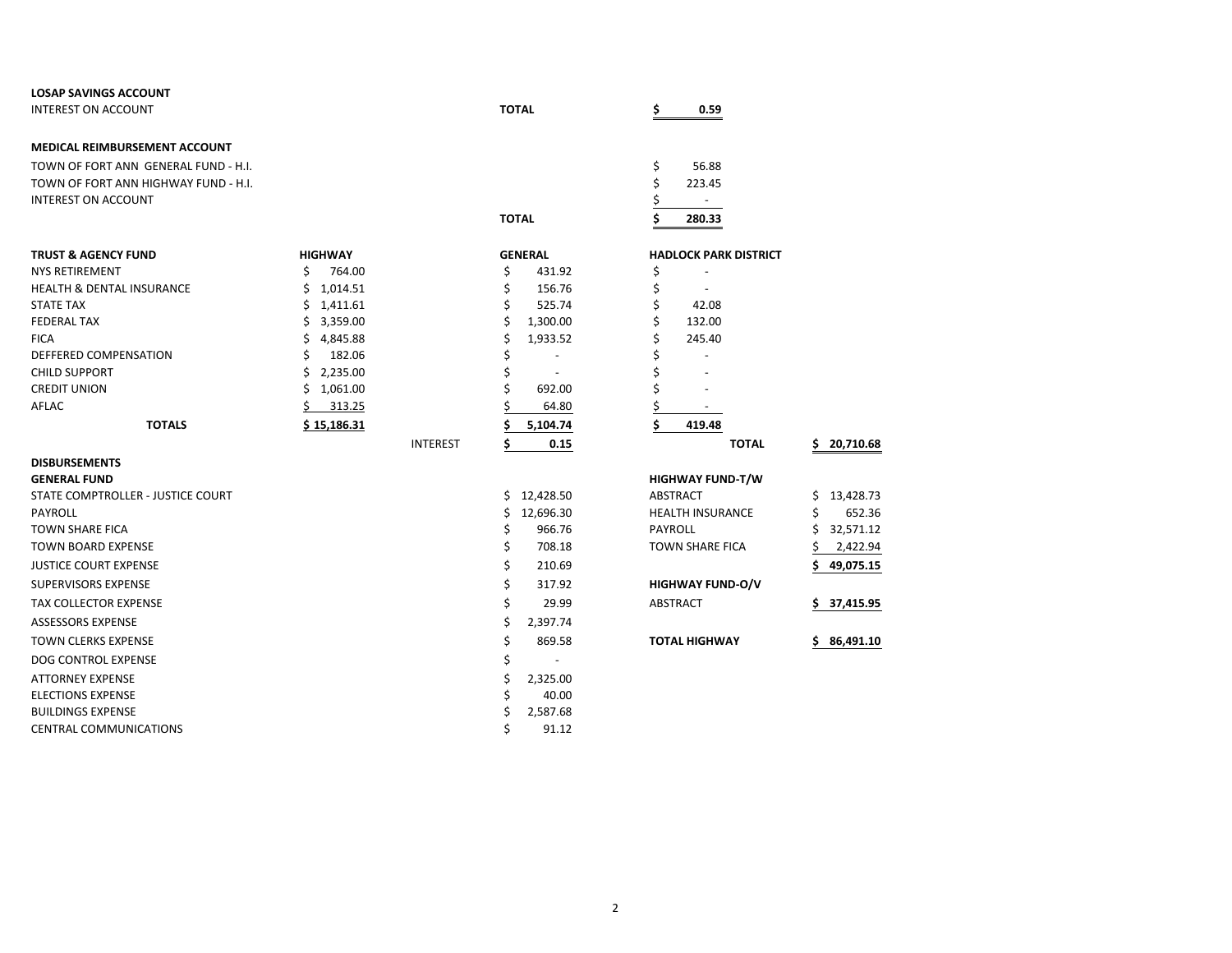| <b>CENTRAL MAILINGS</b>                                  |              | \$<br>100.74   | <b>TRUST &amp; AGENCY FUND</b> |                |
|----------------------------------------------------------|--------------|----------------|--------------------------------|----------------|
| <b>ENGINEER</b>                                          |              | 10,721.37      | <b>FICA</b>                    | 7,024.80<br>\$ |
| SAFETY INSPECTION EXPENSE                                |              | 50.86<br>\$    | <b>STATE TAX</b>               | 1,979.43<br>\$ |
| FIRE COMPANY - FUEL                                      |              | \$<br>629.52   | <b>FEDERAL TAX</b>             | 4,791.00       |
| HIGHWAY SUPERINTENDENT EXPENSE                           |              | \$<br>$\sim$   | <b>HEALTH INSURANCE</b>        | 1,092.27       |
| <b>STREET LIGHTS</b>                                     |              | Ś<br>197.35    | <b>CREDIT UNION</b>            | 1,753.00       |
| SPECIAL RECREATION FACILITIES - BEACH                    |              |                | <b>CHILD SUPPORT</b>           | 2,235.00<br>S  |
| PLANNING BOARD EXPENSE                                   |              | 939.06         | AFLAC                          | 394.25         |
| <b>HEALTH INSURANCE</b>                                  |              | 199.94         | RETIREMENT                     | 1,195.92       |
|                                                          | <b>TOTAL</b> | 48,508.30      | DEFFERRED COMP.                | Ś<br>182.06    |
| <b>HADLOCK PARK DISTRICT</b>                             |              |                | <b>TOTAL</b>                   | 20,647.73      |
| PAYROLL                                                  |              | 1,603.86<br>\$ |                                |                |
| <b>TOWN SHARE - FICA</b>                                 |              | 122.70<br>Ś    |                                |                |
| <b>ABSTRACT</b>                                          |              | 388.33         |                                |                |
|                                                          | <b>TOTAL</b> | 2,114.89       |                                |                |
| <b>HADLOCK DAM PROJECT</b>                               | <b>TOTAL</b> |                |                                |                |
| YOUTH COMMISSION FUND                                    |              |                |                                |                |
| <b>ABSTRACT</b>                                          | <b>TOTAL</b> | 1.092.00       |                                |                |
| <b>CONSOLIDATED HEALTH</b>                               | <b>TOTAL</b> |                |                                |                |
| <b>GENERAL FUND SAVINGS ACCOUNT</b>                      | <b>TOTAL</b> | \$             |                                |                |
| HADLOCK PARK DISTRICT SAVINGS ACCOUNT                    | <b>TOTAL</b> |                |                                |                |
| <b>HIGHWAY FUND SAVINGS ACCOUNT</b>                      |              |                |                                |                |
| GLENS FALLS NATIONAL BANK - TRANSFER TO CHECKING ACCOUNT | <b>TOTAL</b> | 50,000.00<br>s |                                |                |
| <b>LOSAP SAVINGS ACCOUNT</b>                             | <b>TOTAL</b> | \$<br>$\sim$   |                                |                |
| <b>MEDICAL REIMBURSEMENT ACCOUNT</b>                     |              |                |                                |                |
| AC TRANSFER TO MVP SELECT                                |              | 280.33         |                                |                |
|                                                          | <b>TOTAL</b> | Ś<br>280.33    |                                |                |
|                                                          |              |                |                                |                |

## **TRUST & AGENCY FUND**

|       |              | TOTAL                   | 20,647.73      |
|-------|--------------|-------------------------|----------------|
| TOTAL | 48,508.30    | DEFFERRED COMP.         | \$<br>182.06   |
|       | \$<br>199.94 | <b>RETIREMENT</b>       | \$<br>1,195.92 |
|       | \$<br>939.06 | AFLAC                   | \$<br>394.25   |
|       | \$           | <b>CHILD SUPPORT</b>    | \$<br>2,235.00 |
|       | \$<br>197.35 | <b>CREDIT UNION</b>     | \$<br>1,753.00 |
|       | \$           | <b>HEALTH INSURANCE</b> | \$<br>1,092.27 |
|       | \$<br>629.52 | <b>FEDERAL TAX</b>      | \$<br>4,791.00 |
|       | \$<br>50.86  | <b>STATE TAX</b>        | \$<br>1,979.43 |
|       | 10,721.37    | <b>FICA</b>             | \$<br>7,024.80 |